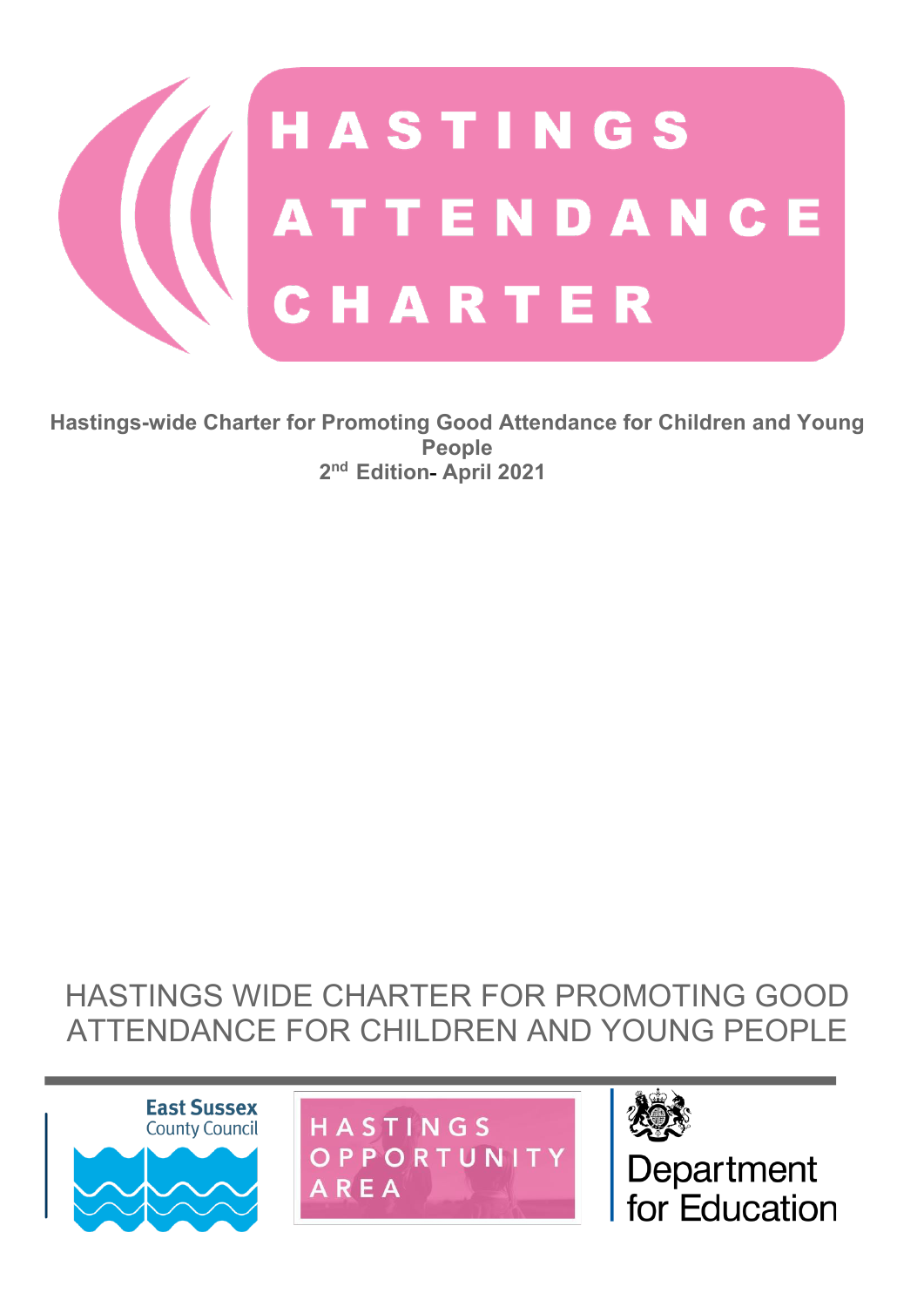

The revised Attendance Charter is a collaborative approach to promoting good attendance within schools across Hastings and St Leonards, so that all children and young people can fulfil their potential. The Charter takes into account the new challenges in the context of Coronavirus (COVID 19) so that all Hastings schools are confident that the approach they are taking is shared.

All those signing the Charter agree to uphold a set of joint principles and to work together to implement the Charter. East Sussex County Council have agreed to support the Charter and work together with schools to ensure a partnership approach to the Charter implementation. The Charter will seek to strengthen support from key multi agency partners and further support our shared approach to school attendance.

### **The Hastings Academy Agrees To:**

**1)** Elect a senior leader, an Attendance Champion responsible for implementing theattendance strategy, and elect and train a Governor responsible for overseeing attendance;

**2)** Have in place a clear attendance policy whose effectiveness is regularly monitored and reviewed by senior leadership team and reported to Governors.

**3)** Appoint a member of staff who is responsible for managing attendance across the schooland liaising with appropriate safeguarding leads.

**4)** Implement a robust approach to track and monitor pupil attendance, so that action can be taken swiftly for students whose attendance is causing concern, that 'patterns' and themes in respect of student absence can be analysed and non-attendance due to Coronavirus (COVID-19) can be managed appropriately.

**5)** Implement an enriched and engaging curriculum and enrichment programme for all pupils,that inspires children to attend school every day;

**6)** Implement suitable preventative and early interventions aimed at pupils and families at riskof poor attendance, alongside monitoring and evaluating the effectiveness of these;

**7)** Engage and involve parents / carers and the community in the developing attendance approaches, particularly those parents whose children are most at risk of ongoing or persistent absence issues;

**8)** Commit to multi-agency working to address underlying issues facing families and communities; including a commitment to active engagement with wider team around the child and whole family approaches to supporting children and families with more complex or entrenched needs.

**9)** Share and implement 'best and emerging practice' in respect of what is working to improve attendance particularly in the context of Coronavirus (Covid- 19) for those children and families most at risk of persistent absence.

**10)** Review the ESCC Attendance Guidance, taking note of the best practicerecommendations around safeguarding pupils and following leavers/ deletion from role, expectations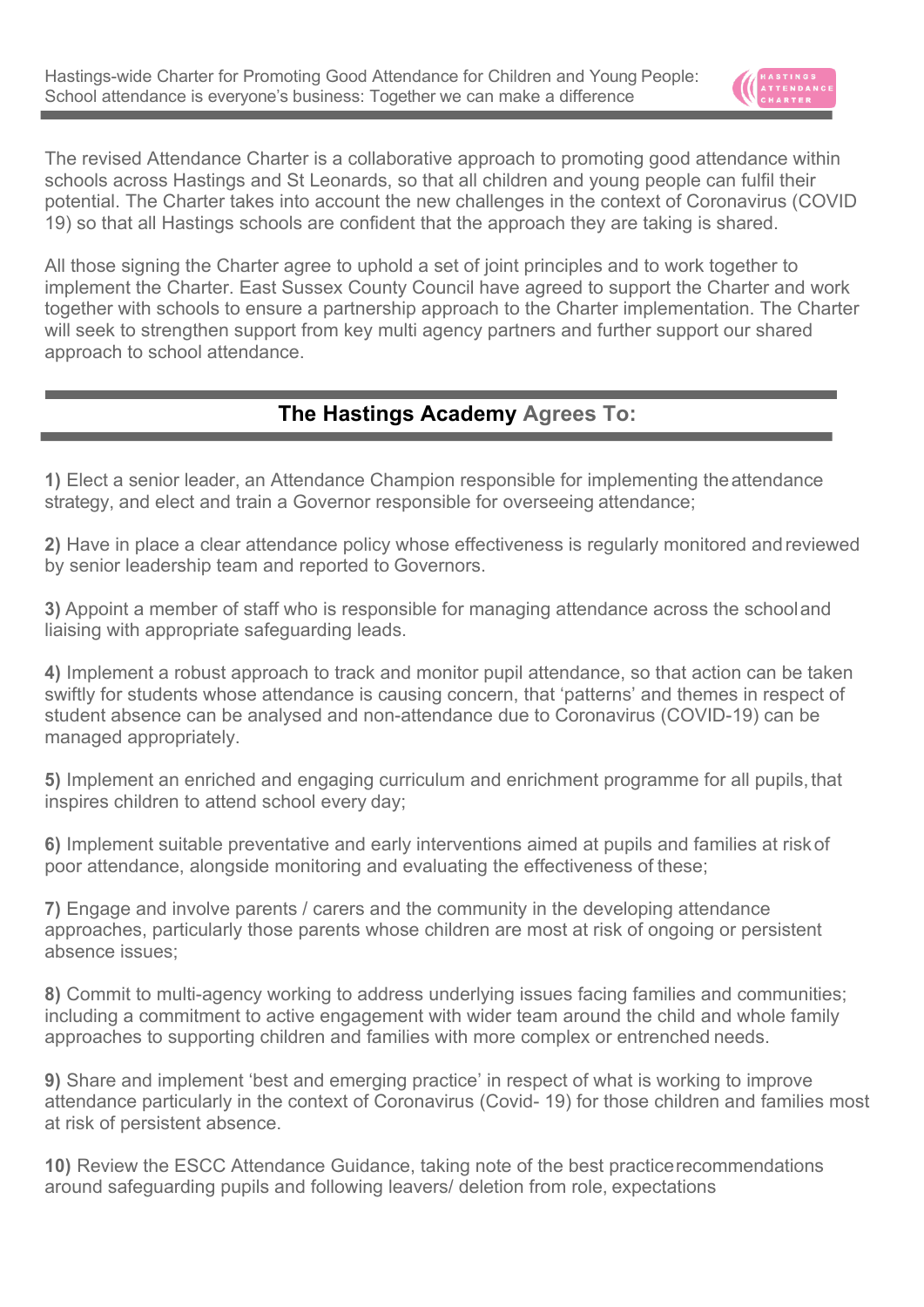

#### **Schools agree to also implement the following common practices:**

- Take their attendance register at the start of the first session of each school day (morning) and once during the second session (in the afternoon). They will record if the pupil is:
	- Present:
	- $\bullet$  Attending an approved educational activity;
	- Absent due to illness/medical appointment;
	- Absent unauthorised; or
	- Unable to attend due to exceptional circumstances;
	- Not attending in circumstances relating to coronavirus (COVID-19).
- Contact pupil's parents/carers on a pupil's first day of absence, to establish the reasons for absence and mark the attendance register accordingly. Then contact the pupil every day that there are subsequent unexplained absences.
- Close their register 30 minutes after the start of the school day. All pupils arriving after the register has closed will be marked with the code U or with another absence code such as Ior M. Pupils not attending a session who meet the criteria for 'not attending in circumstances related to coronavirus (COVID-19)' should be recorded in line with current guidance.
- Headteachers across all Hastings schools will not authorise any holidays during term time unless there are exceptional circumstances. Headteachers will also commit to communicate effectively with families in respect of planned absences, withdrawal from learning and quarantine periods, which may then impact a pupil's term time attendance.
- Monitor patterns of late arrival amongst pupils. Those pupils who are persistently late (late more than once a week for a period of a month) will be contacted and a plan put in place to address this;
- Monitor and track the attendance of all pupils on weekly basis.
- Where pupils have a concerning decline in attendance, over one term and/or have had 10 sessions of absence (unauthorised and/or authorised absence over a 6 school week period), schools will contact parents/carers and will consider holding an attendance meeting to review their child's attendance with them and that will set clear targets for improvement.
- Liaise with schools where children from the same/linked families attend, so that there is a shared approach to promoting good attendance and in respect of sanctions for families whose attendance is a concern.
- Where a pupil has had two sickness absences in a half term or has a sickness absence of three consecutive days, and If the authenticity of the illness is in doubt, schools can request parents to provide medical evidence to support illness. Medical evidence can take the formof prescriptions, appointment cards, etc. rather than doctors' notes.
- For the school year 2020 to 2021 ensure the highest level of engagement with the national effort to track the effect of COVID 19 on educational settings. Complete and return thedaily record of attendance in the educational settings status form.